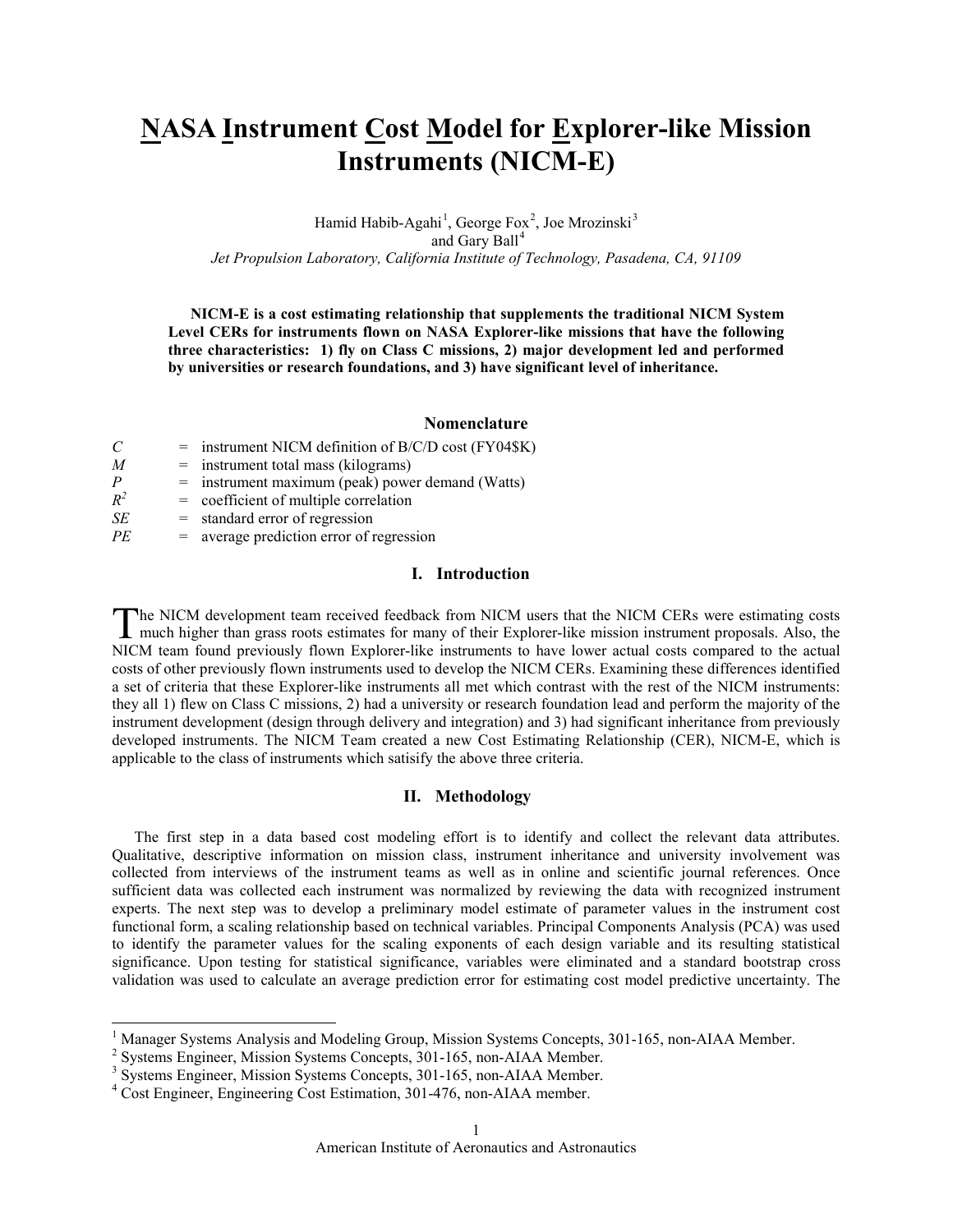resulting CER was then compared to the current NICM System Level CERs for each instrument to determine if this new CER is better suited for Explorer-like instrument cost estimates than the current NICM CER cost estimates.

#### **A. Data Collection and Normalization**

The technical and programmatic data for 20 instruments meeting the three criteria on missions led by Goddard Space Flight Center (GSFC), the Jet Propulsion Laboratory (JPL), and the Applied Physics Laboratory (APL) were collected [\(Table 1\)](#page-1-0). Note that 2 of these instruments did not fly on Explorer class missions, but did have the 3 defining characteristics and thus were included. All 20 instruments are flew on heliophysics or astrophysics missions in near-earth orbits. There were no planetary mission instruments identified which met all three defining characteristics, nor were there any microwave instruments identified. Three NICM instrument types are represented in the data set: 8 instruments are Optical, 4 are Fields, and 8 are Particles. The raw cost data was expressed as a profile over years which needed to be converted to a common fiscal year cost value, which for this cost data is FY 2004, consistent with the NICM cost base year. Mission class was verified as Class C for all 20 instruments. Significant inheritance (i.e. previously flown subsystems/components, etc.) was verified by conversation with instrument developers, principal investigators, and technical experts. Similarly, university or research foundation led design and development was verified.

| <b>Instrument</b><br><b>Name</b> | Lead<br><b>Center</b> | <b>Instrument</b><br><b>Type</b> | <b>B/C/D Cost</b><br>(\$K FY04) | Mass (kg) | <b>Maximum</b><br>Power (W) | <b>University</b>                             |
|----------------------------------|-----------------------|----------------------------------|---------------------------------|-----------|-----------------------------|-----------------------------------------------|
| <b>CHIPS</b>                     | <b>GSFC</b>           | Optical                          | \$5.014                         | 23.67     |                             | 30.00 Berkeley                                |
| <b>CIPS</b>                      | <b>GSFC</b>           | Optical                          | \$10.483                        | 24.00     |                             | 39.00 U. Colorado                             |
| <b>EFI THEMIS</b>                | <b>GSFC</b>           | Fields                           | \$2,904                         | 16.01     |                             | 13.73 Berkeley                                |
| <b>EFPE</b>                      | <b>GSFC</b>           | Fields                           | \$7,161                         | 28.45     |                             | 15.90 Berkeley                                |
| <b>ESA FAST</b>                  | <b>GSFC</b>           | Particles                        | \$6,100                         | 23.97     |                             | 13.10 Berkeley                                |
| <b>ESA THEMIS</b>                | <b>GSFC</b>           | Particles                        | \$1,480                         | 3.85      |                             | 1.77 Berkeley                                 |
| <b>GALEX</b>                     | JPL.                  | Optical                          | \$23,662                        | 135.10    |                             | 191.00 Berkeley, Caltech                      |
| <b>GUVI</b>                      | APL.                  | Particles                        | \$8,355                         | 19.07     |                             | 26.69 Johns Hopkins                           |
| <b>IRIS</b>                      | <b>GSFC</b>           | Optical                          | \$28,917                        | 97.30     |                             | 96.30 Stanford                                |
| <b>LEICA</b>                     | <b>GSFC</b>           | Particles                        | \$3,030                         | 9.76      |                             | 9.32 U. Maryland                              |
| <b>MAG-FAST</b>                  | <b>GSFC</b>           | Fields                           | \$2,100                         | 7.03      |                             | 2.10 Berkeley                                 |
| <b>MAST/PET</b>                  | <b>GSFC</b>           | Particles                        | \$3,470                         | 11.27     |                             | 8.01 Caltech                                  |
| <b>NuStar</b>                    | JPL.                  | Optical                          | \$42,275                        | 179.00    |                             | 200.00 Caltech                                |
| <b>RHESSI</b>                    | <b>GSFC</b>           | Optical                          | \$30,669                        | 127.00    |                             | 175.20 Berkeley                               |
| <b>SOFIE</b>                     | <b>GSFC</b>           | Optical                          | \$9.996                         | 38.00     |                             | 52.00 Utah State                              |
| <b>SST</b>                       | <b>GSFC</b>           | Fields                           | \$1,566                         | 1.74      |                             | 1.38 Berkeley                                 |
| <b>TEAMS</b>                     | <b>GSFC</b>           | Particles                        | \$3,100                         | 10.31     |                             | 4.50 Berkeley                                 |
| TIDI                             | APL.                  | Particles                        | \$16,081                        | 40.57     |                             | 53.00 U. Michigan                             |
| <b>TRACE</b>                     | <b>GSFC</b>           | Optical                          | \$23,895                        | 59.13     |                             | 69.00 Harvard, MSU, Stanford                  |
| <b>ULEIS</b>                     | APL                   | Particles                        | \$7,512                         | 18.40     |                             | 21.20 Caltech, U.Maryland, Aerospace, Germany |

## <span id="page-1-0"></span>**Table 1: Lead Center, Instrument Type, Actual B/C/D Costs, Instrument Mass, Maximum Power and University Involvement Information by Instrument Name.**

#### **B. Model Development**

The NICM System Level CERs provided the starting point for developing the NICM-E CER. The Optical, Particles, and Fields NICM CERs for B/C/D cost rely on inputs of total mass, maximum power, and design life to calculate the B/C/D Cost. Principal components analysis on the B/C/D cost and the three design variables was used to develop the new CER and its statistical properties. During the analysis it was determined that there was insufficient variability in the design life values as all but 4 of the 20 instruments had values of 24 or 25 months. There was thus no statistical justification for including design life due to this insufficient variability.

#### **C. The Model and Its Statistical Properties**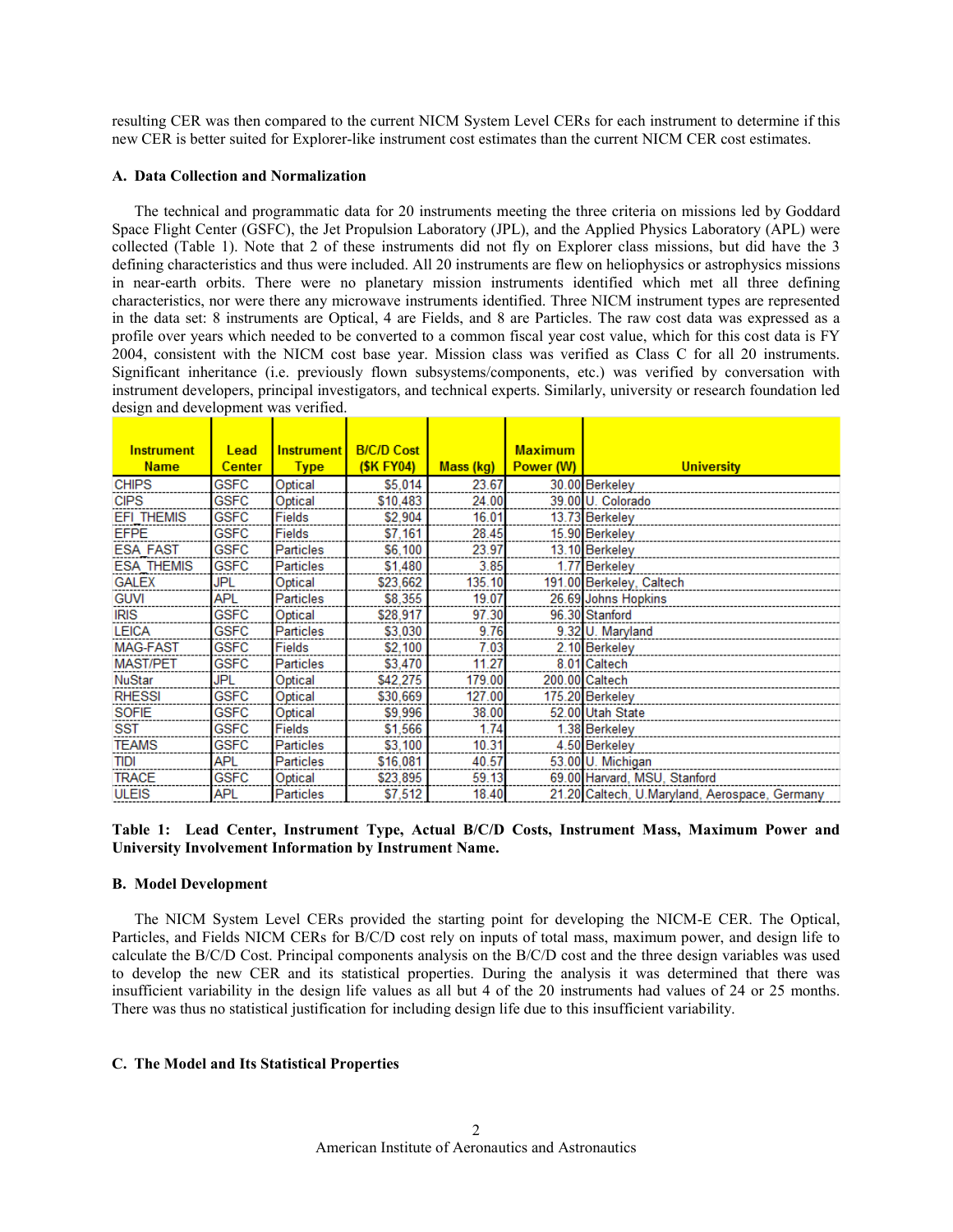A principal components analysis determined the B/C/D cost to be a function of instrument total mass and maximum power demand as follows:

$$
C ( $K FY2004) = 661 M^{0.43} P^{0.34}
$$
  
R<sup>2</sup> = 93%, SE = 29%, PE = 30%

The coefficient of multiple correlation,  $R^2$ , of 93% is high, i.e. the CER explains 93% of the original variation in cost. A standard error of 29% is the standard deviation of the residual fitting errors of the log-log model, i.e. the actual log(B/C/D Cost) minus the log of the model estimated cost. The NICM-E standard error is comparable to current NICM System Level cost standard errors. The prediction error, which estimates cost prediction uncertainty, takes into account the errors in estimated parameters as well as the standard error from residuals. The prediction error is estimated from 10,000 bootstrap cross validation samples as 30%. The calculated 70% confidence, one-sided prediction interval has an upper bound value only 16% greater than the CER calculated cost, i.e. the median (=50%) cost.

#### **III. Analysis**

As the statistical analysis indicates, the new CER explains 93% of the historical cost variation in Explorer-like mission instruments which satisfiy the three criteria. Table 2 displays the model estimated results, the actual B/C/D Cost, and the model error for the NICM-E instrument data set. For the NICM-E instruments there was no significant cost model variation identified that depended on the instrument types of Optical, Fields or Particles. As displayed in [Figure 1,](#page-3-0) a comparison between current NICM and NICM-E, points on the dashed line have actual cost equal to the estimated cost. Inspection of [Figure 1](#page-3-0) and [Table 2](#page-2-0) suggests that, when using the traditional NICM System Level CERs, all 20 instruments are estimated to have much higher costs than their actual costs. Traditional NICM assumes a new instrument development with low inheritance, minor university involvment, and mission classes A through C. Therefore, this new NICM-E CER supplements the traditional NICM by estimating development costs for instruments which will 1) fly on C Class missions, 2) have a university or research foundation lead and perform the majority of the instrument development and 3) have significant inheritance from prior instruments.

| <b>Instrument</b><br><b>Name</b> | Lead<br><b>Center</b> | <b>Instrument</b><br><b>Type</b> | <b>B/C/D Cost</b><br>(SK FY04) | NICM-E<br><b>B/C/D CER</b><br>(\$K FY04) | <b>Model</b><br><b>Error</b> |
|----------------------------------|-----------------------|----------------------------------|--------------------------------|------------------------------------------|------------------------------|
| <b>CHIPS</b>                     | <b>GSFC</b>           | Optical                          | \$5.014                        | \$8,265                                  | 50.0%                        |
| <b>CIPS</b>                      | <b>GSFC</b>           | Optical                          | \$10,483                       | \$9,089                                  | $-14.3%$                     |
| <b>EFI THEMIS</b>                | <b>GSFC</b>           | <b>Fields</b>                    | \$2,904                        | \$5,359                                  | 61.3%                        |
| <b>EFPE</b>                      | <b>GSFC</b>           | Fields                           | \$7.161                        | \$7.211                                  | 0.7%                         |
| <b>ESA FAST</b>                  | <b>GSFC</b>           | Particles                        | \$6,100                        | \$6,273                                  | 2.8%                         |
| <b>ESA THEMIS</b>                | <b>GSFC</b>           | Particles                        | \$1,480                        | \$1,450                                  | $-2.1%$                      |
| <b>GALEX</b>                     | JPL                   | Optical                          | \$23.662                       | \$32,741                                 | 32.5%                        |
| GUVI                             | <b>APL</b>            | Particles                        | \$8,355                        | \$7.239                                  | $-14.3%$                     |
| <b>IRIS</b>                      | <b>GSFC</b>           | Optical                          | \$28.917                       | \$22.538                                 | $-24.9%$                     |
| <b>LEICA</b>                     | <b>GSFC</b>           | Particles                        | \$3.030                        | \$3.800                                  | 22.6%                        |
| <b>MAG-FAST</b>                  | <b>GSFC</b>           | Fields                           | \$2.100                        | \$1.990                                  | $-5.4%$                      |
| <b>MAST/PET</b>                  | <b>GSFC</b>           | Particles                        | \$3.470                        | \$3,839                                  | 10.1%                        |
| <b>NuStar</b>                    | JPL                   | Optical                          | \$42.275                       | \$37.531                                 | $-11.9%$                     |
| <b>RHESSI</b>                    | <b>GSFC</b>           | Optical                          | \$30.669                       | \$30.962                                 | 1.0%                         |
| <b>SOFIE</b>                     | <b>GSFC</b>           | Optical                          | \$9.996                        | \$12,208                                 | 20.0%                        |
| <b>SST</b>                       | <b>GSFC</b>           | Fields                           | \$1,566                        | \$947                                    | $-50.3%$                     |
| <b>TEAMS</b>                     | <b>GSFC</b>           | Particles                        | \$3,100                        | \$3,038                                  | $-2.0%$                      |
| <b>TIDI</b>                      | <b>APL</b>            | Particles                        | \$16,081                       | \$12,638                                 | $-24.1%$                     |
| <b>TRACE</b>                     | <b>GSFC</b>           | Optical                          | \$23.895                       | \$16,250                                 | $-38.6%$                     |
| <b>ULEIS</b>                     | APL                   | Particles                        | \$7,512                        | \$6,593                                  | $-13.0%$                     |

<span id="page-2-0"></span>**Table 2: Actual B/C/D Cost and NICM-E CER Estimate with Instrument Model Error.**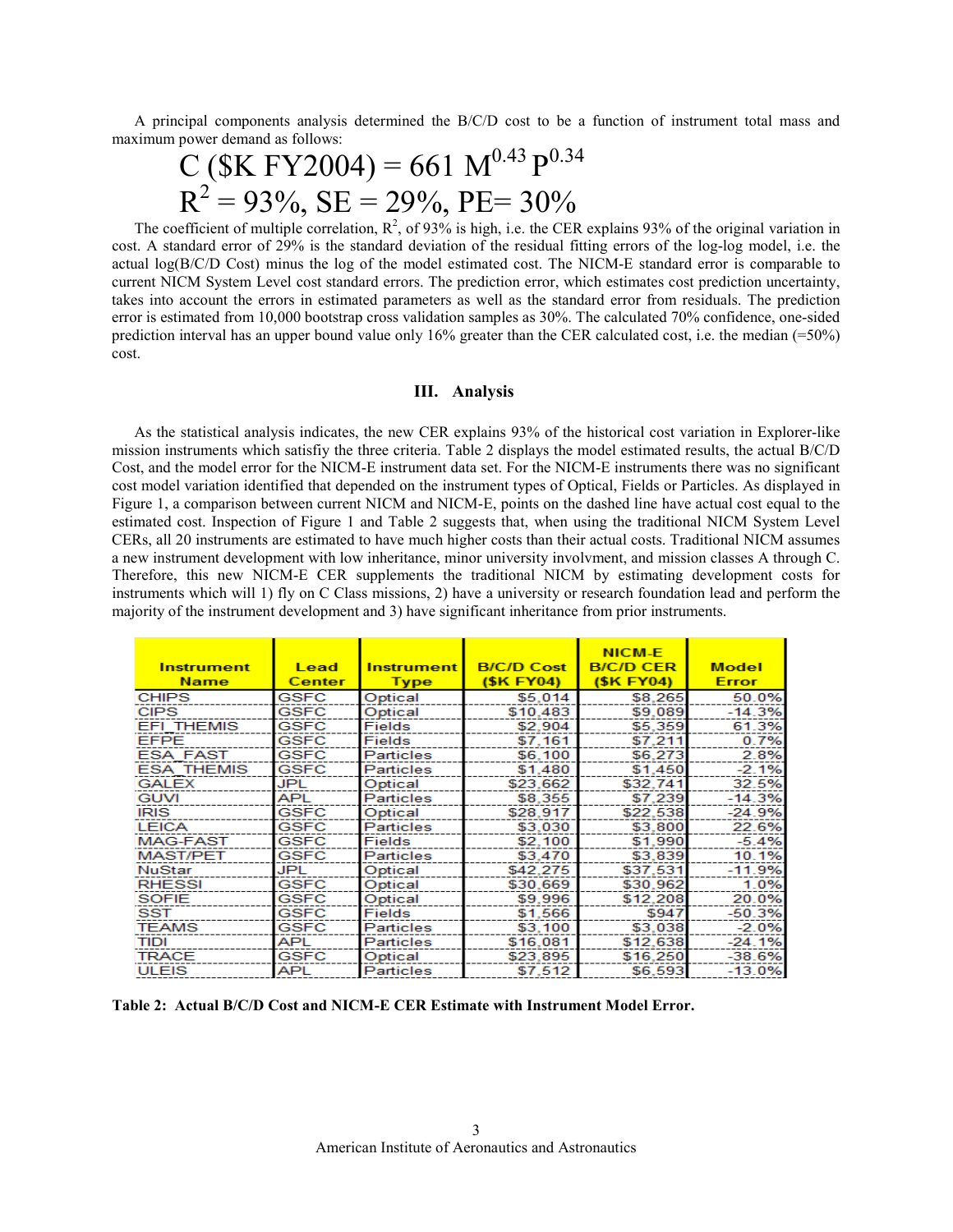

<span id="page-3-0"></span>**Figure 1: A Cost Comparision of the NICM-E CER Estimates with the Current NICM System CERs for the NICM-E Instruments.** 

#### **IV. Conclusions**

Cost estimators should use NICM-E to estimate cost for instruments that: 1) will fly on a Class C mission, 2) will have a university or research foundation perform the majority of the instrument development, and 3) will have significant inheritance derived from previously developed instruments.

If the instrument does not meet any of the above three criteria, estimators should use the current NICM System Level CERs for the given instrument type. The cost will represent a new instrument development with litte inheritance and for a mission of class A, B or C.

For instruments that meet some of the criteria but not all, users should run both NICM-E and the appropriate NICM System Level CER and interpolate based on subjective estimates of exceptions to inheritance level, significant development by universities or research foundations, or assumptions about the mission class.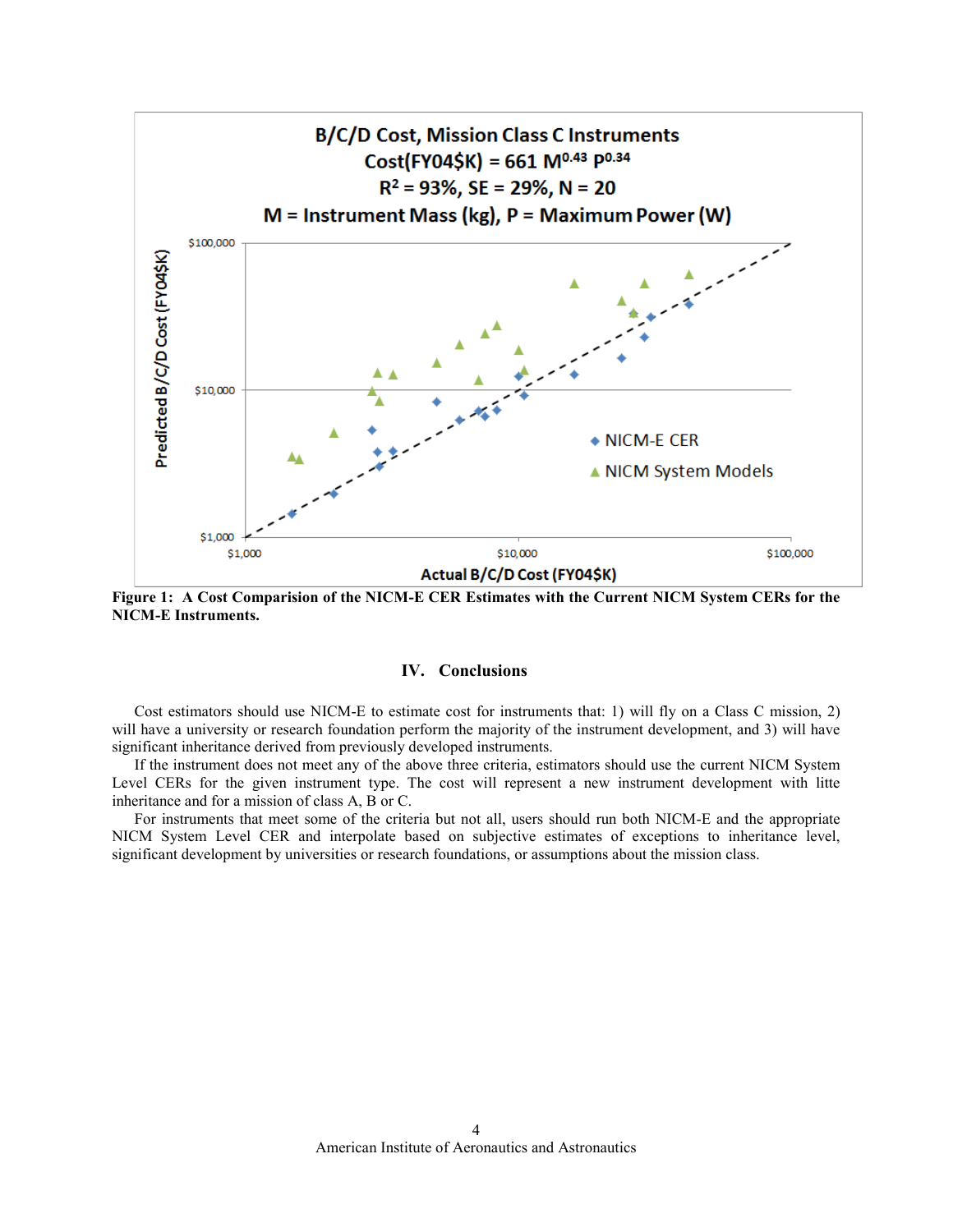### **Appendices**

## • **Principal Components Analysis**

Principal Components Analysis (PCA) is a variant of linear regression analysis that overcomes a number of regression defects when used in a data-mining context. Linear regression analysis posits a model (e.g. linear, log-linear) of how cost varies with a given set of parameters such as mass and power:

$$
C_i = a_0 + a_1 * M_1 + a_2 * P_i + \varepsilon_i
$$

where C<sub>i</sub> is the cost, M<sub>i</sub> is the mass and P<sub>i</sub> is the power for instrument "i", and  $\varepsilon_i$  is an error term, typically assumed to be normally distributed with constant variance. In this pedagogical example cost is displayed as a linear function of mass and power. Current cost models are generally scaling relationships between cost and instrument attributes – for these models, logarithms of continuous valued variables are used when building CERs. In these applications of PCA, the data set averages of the logged variables are subtracted and divided by the data set standard deviation before estimating and validating (this is sometimes called standardization or z-score).

The cost equation (with z-score values) is traditionally solved by least squares when there is a data set  $\{C_i, M_i, P_i, \ldots\}$  of attributes for the instruments of interest. The sum of the squared residuals to be minimized is:

$$
\chi^2 = \sum_i (C_i - a_0 - a_1 * M_i - a_2 * P_i)^2
$$

defined over parameters  $\{a_0, a_1, a_2\}$ . That is,  $\chi^2$  is to be minimized over all possible choices of  $a_0$ ,  $a_1$ ,  $a_2$ .

Linear least squares regression analysis does not generally make a good data mining tool. It overemphasizes data outliers when fitting models and produces poor model fits when residual errors are not from the same distribution (the case of *heteroscedasticity*). Instrument technical and programmatic variables like cost, mass and power are the outputs of a complicated instrument design and development process. As such the parameters are determined jointly, with no obvious causal model structure to guide a proper causal analysis. In addition, even if such a model existed, the necessary historical data to statistically support it is lacking. Principal components analysis avoids these problems by treating the model residuals of these parameters as equally important. Using the prior formulation, the model equations are re-written.

$$
C_i = a_{i1} * c_1 + a_{i2} * c_2 + a_{i3} * c_3
$$
  
\n
$$
M_i = a_{i1} * m_1 + a_{i2} * m_2 + a_{i3} * m_3
$$
  
\n
$$
P_i = a_{i1} * p_1 + a_{i2} * p_2 + a_{i3} * p_3
$$

Here all the data is on the left hand side of the equation and the parameters to be determined on the right side. Additional parameters representing idealized values of the instrument attributes are added in addition to the usual scale parameters in the traditional models. Re-written in a more compact notation, the equations to be solved are:

$$
X_{ik} = \sum_{q} U_{iq} D_{q} V_{kq} + \varepsilon_{ik}
$$
 for all i and k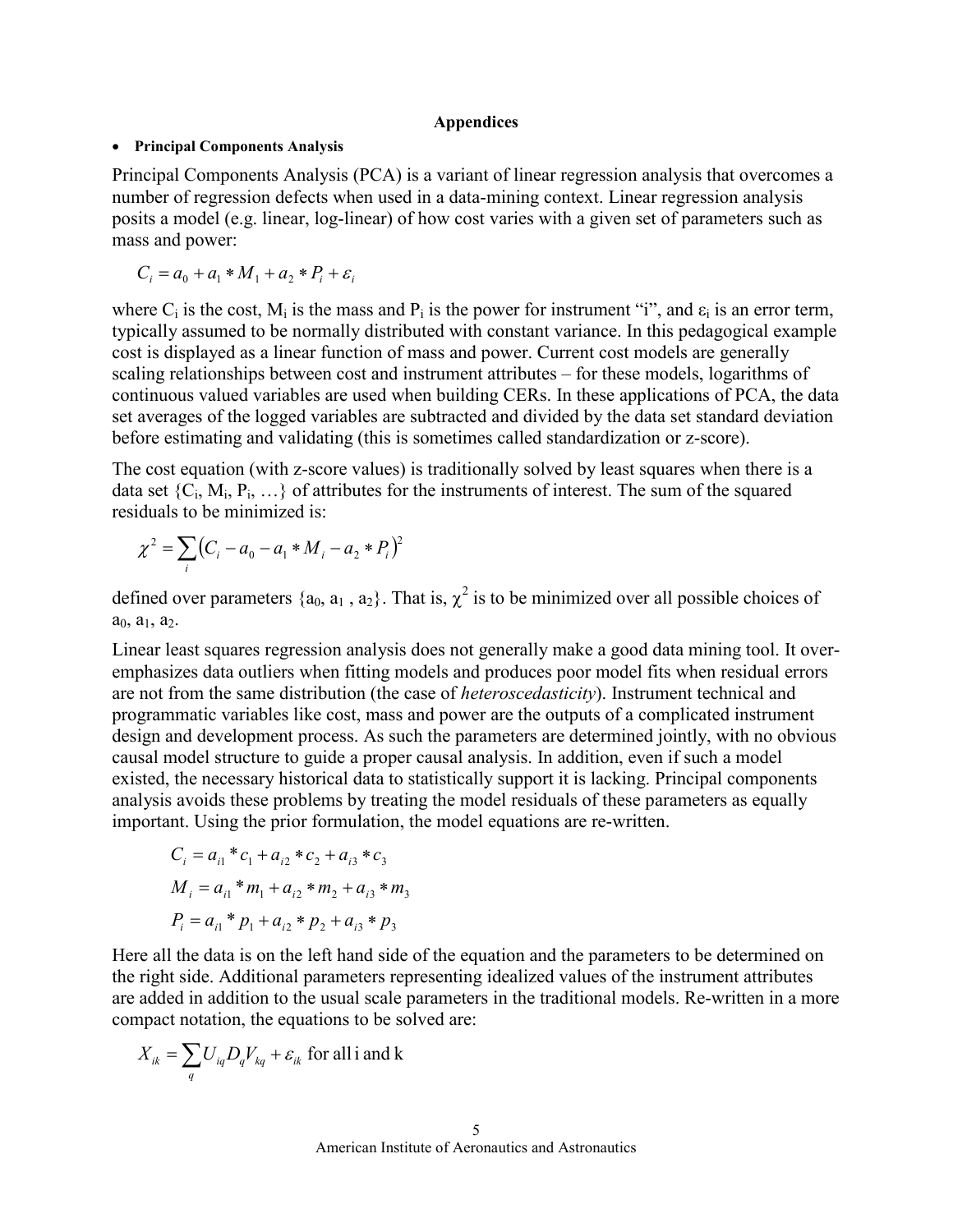where  $X_{ik}$  is the parameter *k* z-score data value for instrument *i* and  $\varepsilon_{ik}$  is the error term. The right-hand side is an expression of the matrix **X** in terms of the **U**, **V** and **D** matrices, called the singular value decomposition. Here **U**, **V** and **D** are matrices to be determined from the following least squares procedure. The sum of the squared residuals

$$
\chi^2 = \sum_{ik} \left( X_{ik} - \sum_{q} U_{iq} D_q V_{kq} \right)^2
$$

is minimized over the set of possible values for the matrices **U**, **V** and **D**:  $\{U_{iq}, D_q, V_{kq} \}$  for all q, i & k} where **U** & **V** are column orthogonal. This yields a set of equations for the matrices **U**, **V** and **D** derived from the first order conditions for minimal  $\chi^2$ ,

$$
U_{iq}D_q = \sum_k (X_{ik}V_{kq})
$$
 for q = 1,..., Min(K, N)  

$$
V_{kq}D_q = \sum_i (X_{ik}U_{iq})
$$
 for q = 1,..., Min(K, N)

where K is the number of parameters and N the number of instruments. Due to the inherent noise in the data, the selection of a statistically significant number of principal components  $Q(q=1,..., q)$  $Q \le \min(K, N)$  is determined by two independent methods: the scree chart and bootstrap crossvalidation. The scree chart is a plot of the number of included principal components Q by the total reduction in model variance provided by the principal components from 1 to Q. This plot is called a scree chart because it looks like a steep mountain with scree (debris) piled up at the bottom; there is a kink in the curve where the noise in the data takes over and the curve flattens for high Q. In determining the point of the kink in the chart PCA is applied to random model data of the same dimension as the original data (N by K). This provides a comparison set of points based just on noise. The "peak of the mountain" from the real data stands out in comparison to the noisy data "peak". This comparison gets us in the vicinity of the right number of principal components; by variation in the selection of model parameters and the number of principal components, bootstrap cross-validation provides confirmation of the statistically significant parameters and appropriate group of instruments based on the predictive ability of the identified model. The results of the principal components analysis with the Cost Estimating Relationship (CER) it implies are linked up. A CER expresses the cost of an instrument as a function of the other parameters describing the instrument. The PCA identifies the primary relationship that determines the value of each significant identified parameter. To derive the CER the first order conditions that define the **U** matrix into the equation for the Cost attribute (indexed by *c*) is substituted.

$$
X_{ic} = \sum_{q}^{Q} U_{iq} D_q V_{cq} + \varepsilon_{ic}^{Q} = \sum_{q}^{Q} \left( \sum_{k} X_{ik} V_{kq} \right) V_{cq} + \varepsilon_{ic}^{Q}
$$

The sums over *q* and *k* are now interchanged (Q is the number of principal components that are kept). Notice that the sum over *k* contains a term in *c,* which was moved to the left side of the equation. Dividing by the coefficient of cost from the left side the equation becomes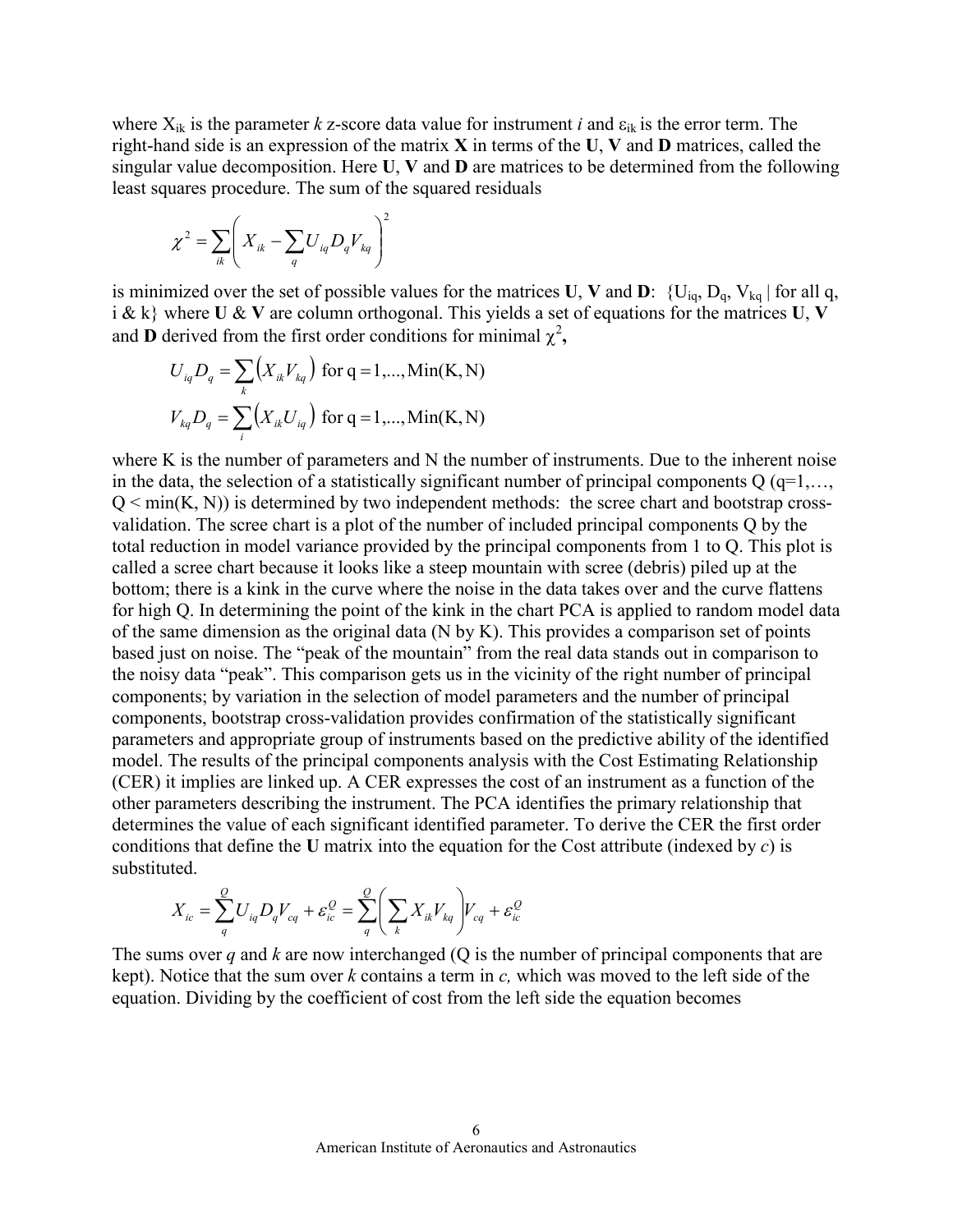$$
X_{ic} = \sum_{k}^{i} X_{ik} \left[ \frac{\sum_{q}^{Q} (V_{kq} V_{cq})}{1 - \sum_{q}^{Q} (V_{cq} V_{cq})} \right] + \frac{\varepsilon_{ic}^{Q}}{1 - \sum_{q}^{Q} (V_{cq} V_{cq})}
$$

where the prime on the sum over  $k$  is to denote that  $c$  is not included The term in brackets is the usual regression coefficient from linear least squares in a regression of cost against the other variables.

## • **Bootstrap Cross Validation**

*Bootstrap cross validation* combines two simple techniques to validate regression models. Statistical model validation is the process whereby an additional random sample is drawn from the applicable population of objects ("out-of-sample") and compared with the results of the model predictions which are based on the original training sample. A useful measure of performance is the *error variance*, the sum of the squared differences of the predicted minus the actual cost values from the additional sampled population.

*Cross-validation* is a variation on the above out-of-sample validation, used when it is difficult and/or costly to create additional random samples. In standard cross-validation a portion of the entire dataset (typically half) is selected to estimate the model (called the training set). The remaining data is used to test the model (the test set). Multiple random selections of training data and testing data add robustness to the process.

The *bootstrap* is a modern technique for calculating statistical properties of model distributions without assuming any particular form for the distributions. For example, in classical statistics the Gaussian distribution is assumed when calculating test statistics in regression analysis. The bootstrap technique samples from the empirical distribution of the data when calculating statistical properties like sample means, standard model errors, prediction errors, confidence intervals, etc. Simulation tests on real data sets have demonstrated the usefulness and superiority of the bootstrap compared to classical methods. A good way to think about the bootstrap is that the original sample data set is treated as if it were the entire population – multiple samples of the same size with replacement are then drawn and statistics are calculated to characterize the statistical properties of the model.

Bootstrap cross-validation relaxes the usual cross-validation assumption of a fixed-training set size. *N* random samples (with replacement) of instruments from the original data set (of size *N*) are selected to be the training set. As some instruments will be duplicated, there will remain a set of instruments that have not been included in the training-data set; these are the testing set. In our application a PCA model is fitted to the training set data and the data is tested on the unselected instruments. This random-sampling process is repeated 10,000 times and the average cross validation error variance is calculated as an average over instruments of the average individual error variances when each instrument is used in a testing set

$$
VAR_{bs} = \sum_{i}^{N} \left[ \frac{\sum_{m}^{[M(i)]} (EC_{im} - C_{i})^{2}}{|M(i)|} \right] * \frac{1}{N}
$$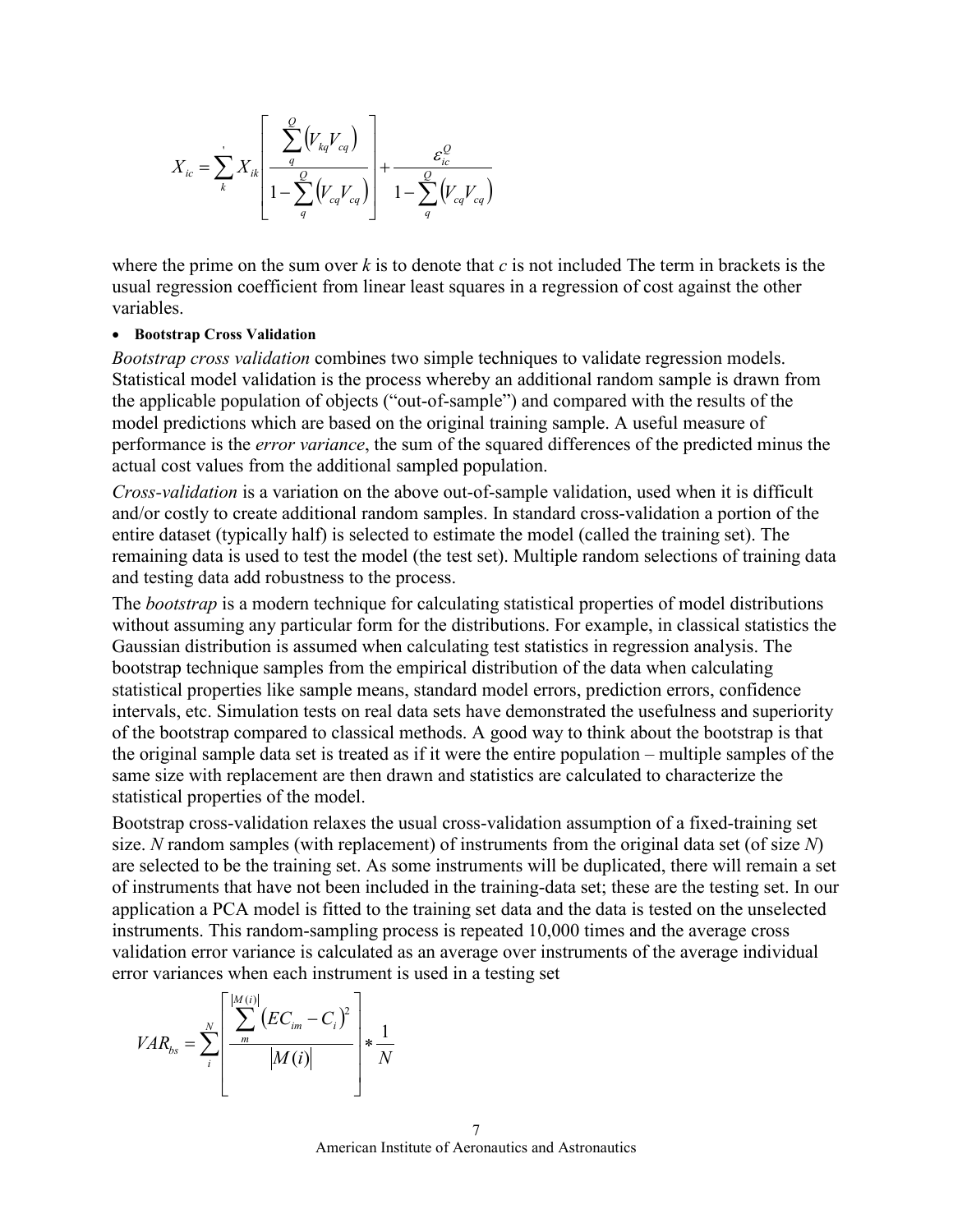where  $M(i)$  is the set of models (out of the 10,000 model training/testing data splits) where *i* is in the testing set.  $EC_{im}$  is the predicted cost of instrument *i* in model *m*.  $C_i$  is the actual cost of instrument *i*. Each time a training/testing data split is selected, the squared errors of each model prediction of cost versus the true cost for all instruments not used to estimate the model is accumulated. After all training/testing data splits are selected each instrument's accumulated squared errors (i.e. variance) are divided by the number of times it was used in testing. Then all instruments are averaged to get the bootstrap cross-validation error variance. The ".632 crossvalidation error variance," is the weighted average of the above error and the apparent error (i.e. the error of the model where all instruments are in the training set). This ".*632* error" in simulation studies has been found to be the most accurate estimate of the true model prediction error. When selecting the appropriate PCA model the number of principal components to include in the final model is varied and potential outliers in the original set of instruments are identified. Here the better models are those whose prediction errors are smaller than those of alternative models.

#### **Acknowledgments**

The authors are grateful to the NASA Headquarters' Cost Analysis Division (CAD), which sponsored this work. The research was carried out at the Jet Propulsion Laboratory, California Institute of Technology, under a contract with the National Aeronautics and Space Administration.

#### **References**

<sup>1</sup>Hamid Habib-Agahi, et.al., "NASA Instrument Cost Model (NICM) Version V," JPL 982-0000 Rev. 5, May 2012.

<sup>2</sup>A. C. Davison & D. V. Hinkley, *Bootstrap Methods and their Application*,

<sup>3</sup>B. Efron & R. J. Tibshirani, *An Introduction to the Bootstrap*,

<sup>4</sup>J. Johnston, Econometric Methods, 2nd Edition, McGraw-Hill Book Company, 1972. Chapter 11.

<sup>5</sup>S-Plus 7 Guide to Statistics, Volume 2, Insightful Corporation. Chapter 20 Principal Components Analysis.

Takeshi Amemiya, *Advanced Econometrics*, Harvard University Press, 1985. pps.58-60. <sup>7</sup>

NASA Procedural Requirements – NPR 8705.4, "Subject: Risk Classification for NASA Payloads (Revalidated July 9, 2008)

<sup>8</sup>T. D. Tarbell, M. Bruner, B. Jurcevich, J.Lemen, K. Strong, A. Title, J. Wolfson, L. Golub, R. Fisher, "THE TRANSITION REGION AND CORONAL EXPLORER (TRACE)," Proc. Of the Third SOHO Workshop – Solar Dynamic Phenomena and Solar Wind Consequences, held at Estes Park, Colorado, USA. 26 – 29 September 1994 (ESA SP-373. December 1994).

Timothy L. Killeen, Wilbert R. Skinner,Roberta M. Johnson, Charles J. Edmonson, Qian Wu, Rick J. Niciejewski, Heinz J. Grassl, David A. Gell, Peter E. Hansen, Jon D. Harvey, and Julie F. Kafkalidis, TIMED Doppler Interferometer (TIDI), Space Physics Research Laboratory, Department of Atmospheric, Oceanic, and Space Sciences, The University of Michigan, Ann

<sup>10</sup>D. M. Klumpar, E.Möbius, L. M. Kistler, M. Popecki, E. Hertzberg, K. Crocker, M. Granoff, Li Tang, C. W. Carlson, J. Mcfadden, B. Klecker, F. Eberl, E. Künneth, H. Kästle, M. Ertl, W. K. Peterson, E. G. Shelly And D. Hovestadt, THE TIME-OF-FLIGHT ENERGY, ANGLE, MASS SPECTROGRAPH (TEAMS) EXPERIMENT FOR FAST, Space Science Reviews 98: 197–219, 2001.

<sup>11</sup>Davin Larson, Thomas Moreau, Robert Lee, Ron Canario, Vassilis Angelopoulos, Robert Lin, THEMIS PRE-LAUNCH<br>TEAM MEETING - SST, THEMIS Pre-Launch Team Meeting for the Solid State Telescope (SST), UCB, February 12, 2007.

<sup>12</sup>Larry L.Gordley, Mark E. Hervig, Chad Fish, James M. Russel III, Scott Bailey, James Cook, Scott Hansen, Andrew Shumway, Greg Paxton, Lance Deaver, Tom Marshall, John Burton, Brian Magill, Chris Brown, Earl Thompson, John Kemp, The solar occultation for ice experiment, Journal of Atmospheric and Solar-Terrestrial Physics 71(2009) 30

<sup>13</sup>R. P. Lin, B. R. Dennis, G. J. Hurford, D. M. Smith, A. Zehnder, P. R. Harvey, D. W. Curtis, D. Pankow, P. Turin, M. Bester, A. Csillaghy, M. Lewis, N. Madden, H. F. Van Beek, M. Appleby, T. Raudorf, J. Mctiernan, R. Ramaty, E. Schmahl, R. Schwartz, S. Krucker, R. Abiad, T. Quinn, P. Berg, M. Hashii, R. Sterling, R. Jackson, R. Pratt, R. D. Campbell, D. Malone, D. Landis, C. P. Barrington-Leigh, S. Slassi-Sennou, C. Cork, D. Clark, D. Amato, L. Orwig, R. Boyle, I. S. Banks, K. Shirey, A. K. Tolbert, D. Zarro, F. Snow, K. Thomsen, R. Henneck, A. Mchedlishvili, P. Ming, M. Fivian, John Jordan, Richard Wanner, Jerry Crubb, J. Preble, M. Matranga, A. Benz, H. Hudson, R. C. Canfield, G. D. Holman, C. Crannell, T. Kosugi, A. G. Emslie, N. Vilmer, J. C. Brown, C. Johns-Krull, M. Aschwanden, T. Metcalf And A. Conway, THE REUVEN RAMATY HIGH-ENERGY SOLAR SPECTROSCOPIC IMAGER (RHESSI), Solar Physics 210: 3–32, 2002.